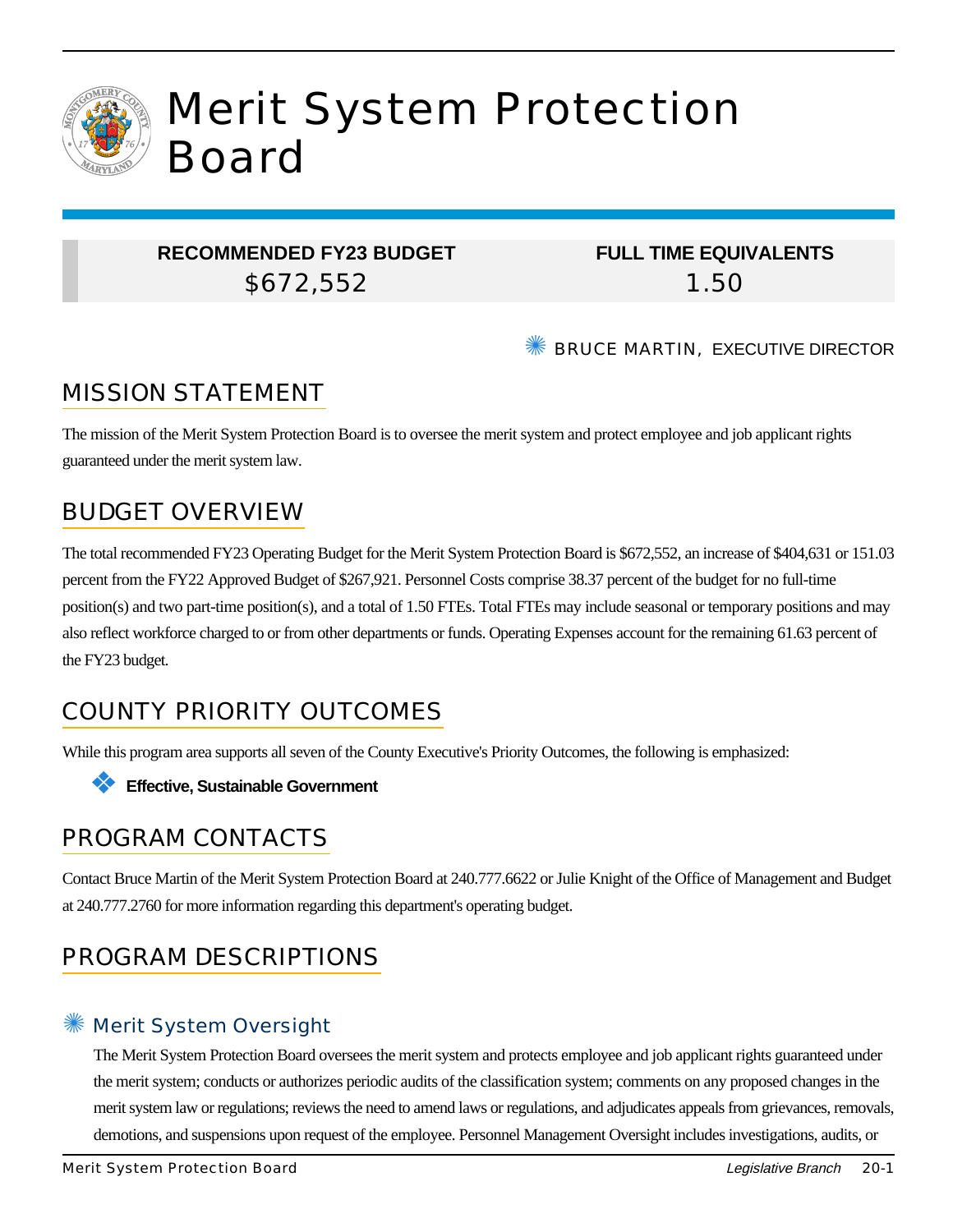### BUDGET SUMMARY

|                                            | <b>Actual</b><br><b>FY21</b> | <b>Budget</b><br><b>FY22</b> | <b>Estimate</b><br><b>FY22</b> | <b>Recommended</b><br><b>FY23</b> | %Chg<br><b>Bud/Rec</b> |
|--------------------------------------------|------------------------------|------------------------------|--------------------------------|-----------------------------------|------------------------|
| <b>COUNTY GENERAL FUND</b>                 |                              |                              |                                |                                   |                        |
| <b>EXPENDITURES</b>                        |                              |                              |                                |                                   |                        |
| Salaries and Wages                         | 193,243                      | 201,451                      | 206,511                        | 204,329                           | 1.4%                   |
| <b>Employee Benefits</b>                   | 49,647                       | 51,966                       | 52,350                         | 53,719                            | 3.4%                   |
| <b>County General Fund Personnel Costs</b> | 242,890                      | 253,417                      | 258,861                        | 258,048                           | 1.8%                   |
| <b>Operating Expenses</b>                  | 12,109                       | 14,504                       | 11,759                         | 414,504                           | 2757.9%                |
| <b>County General Fund Expenditures</b>    | 254,999                      | 267,921                      | 270,620                        | 672,552                           | 151.0%                 |
| <b>PERSONNEL</b>                           |                              |                              |                                |                                   |                        |
| Full-Time                                  | 0                            | 0                            | 0                              | 0                                 |                        |
| Part-Time                                  | 2                            | 2                            | 2                              | 2                                 |                        |
| <b>FTEs</b>                                | 1.50                         | 1.50                         | 1.50                           | 1.50                              |                        |
| <b>GRANT FUND - MCG</b>                    |                              |                              |                                |                                   |                        |
| <b>EXPENDITURES</b>                        |                              |                              |                                |                                   |                        |
| Salaries and Wages                         | 352                          | 0                            | $\mathbf 0$                    | 0                                 |                        |
| <b>Employee Benefits</b>                   | $\Omega$                     | 0                            | $\mathbf 0$                    | $\mathbf 0$                       |                        |
| <b>Grant Fund - MCG Personnel Costs</b>    | 352                          | $\bf{0}$                     | $\mathbf{0}$                   | $\bf{0}$                          |                        |
| <b>Grant Fund - MCG Expenditures</b>       | 352                          | $\bf{0}$                     | $\bf{0}$                       | $\bf{0}$                          |                        |
| <b>PERSONNEL</b>                           |                              |                              |                                |                                   |                        |
| Full-Time                                  | 0                            | 0                            | $\mathbf 0$                    | $\mathbf 0$                       |                        |
| Part-Time                                  | 0                            | 0                            | $\Omega$                       | $\Omega$                          |                        |
| <b>FTEs</b>                                | 0.00                         | 0.00                         | 0.00                           | 0.00                              |                        |
| <b>REVENUES</b>                            |                              |                              |                                |                                   |                        |
| <b>Federal Grants</b>                      | 352                          | 0                            | $\pmb{0}$                      | 0                                 | $\%$                   |
| <b>Grant Fund - MCG Revenues</b>           | 352                          | $\bf{0}$                     | $\pmb{0}$                      | $\pmb{0}$                         |                        |
| DEPARTMENT TOTALS                          |                              |                              |                                |                                   |                        |
| <b>Total Expenditures</b>                  | 255,351                      | 267,921                      | 270,620                        | 672,552                           | 151.0%                 |
| <b>Total Full-Time Positions</b>           | $\mathbf{0}$                 | $\bf{0}$                     | $\bf{0}$                       | $\bf{0}$                          |                        |
| <b>Total Part-Time Positions</b>           | $\overline{2}$               | $\overline{2}$               | $\overline{2}$                 | $\overline{2}$                    |                        |
| <b>Total FTEs</b>                          | 1.50                         | $1.50$                       | 1.50                           | 1.50                              |                        |
| <b>Total Revenues</b>                      | 352                          | $\pmb{0}$                    | $\pmb{0}$                      | $\bf{0}$                          |                        |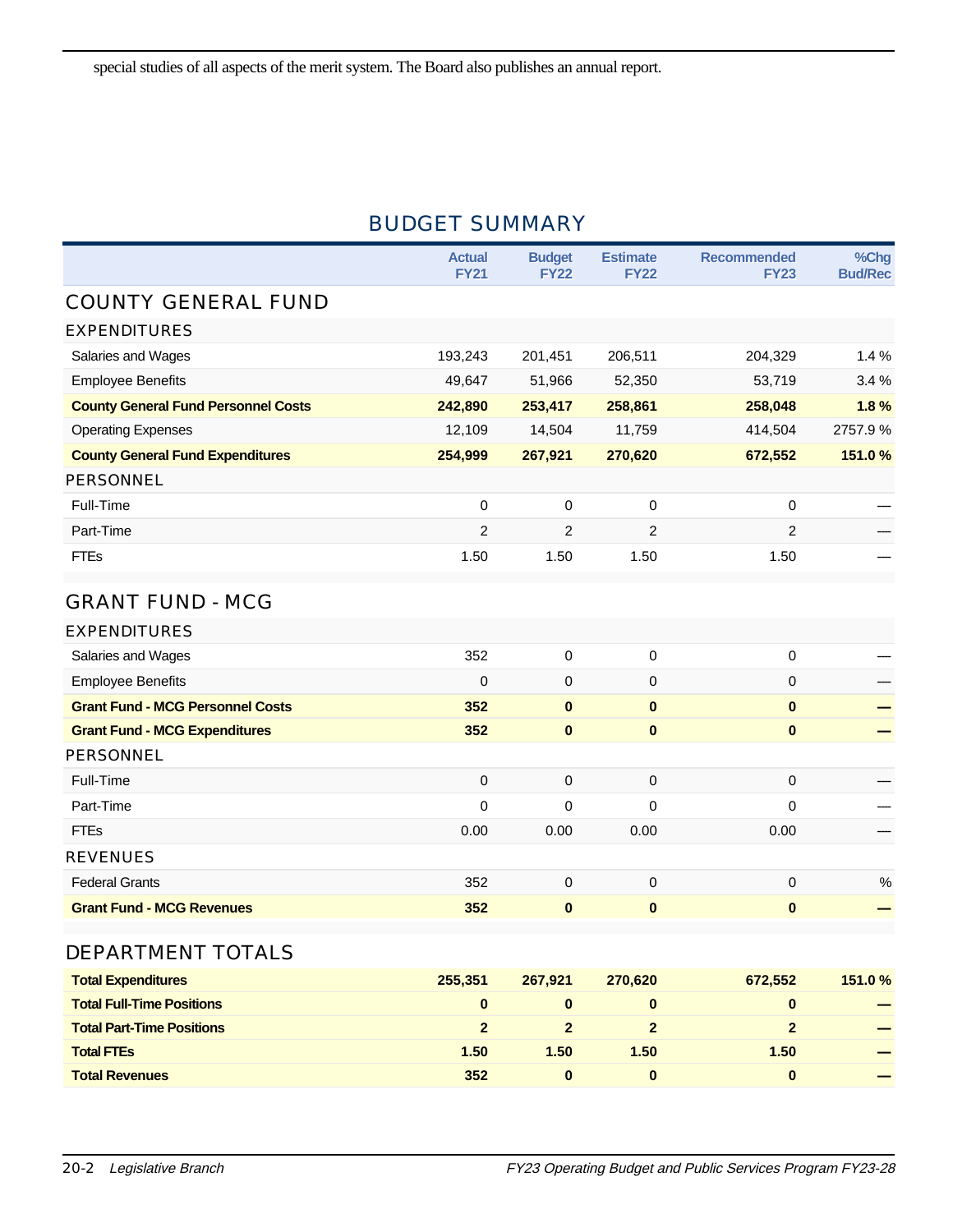#### FY23 RECOMMENDED CHANGES

#### **Expenditure**

#### **COUNTY GENERAL FUND**

| $exp$ enditures $r$ i $rs$ |  |  |
|----------------------------|--|--|
|                            |  |  |

| <b>FY22 ORIGINAL APPROPRIATION</b>                                                                          | 267.921        | 1.50 |
|-------------------------------------------------------------------------------------------------------------|----------------|------|
| Other Adjustments (with no service impacts)                                                                 |                |      |
| Increase Cost: Increase Operating Expenses - Classification and Compensation Study [Merit System Oversight] | 400,000 0.00   |      |
| Increase Cost: Annualization of FY22 Compensation Increases                                                 | 4,282 0.00     |      |
| Increase Cost: FY23 Compensation Adjustment                                                                 | 3.209 0.00     |      |
| Decrease Cost: Annualization of FY22 Personnel Costs                                                        | $(2,860)$ 0.00 |      |
| <b>FY23 RECOMMENDED</b>                                                                                     | 672.552        | 1.50 |

#### FUNDING PARAMETER ITEMS

CE RECOMMENDED (\$000S)

| <b>Title</b>                                                                                                                                                                                                    | <b>FY23</b> | <b>FY24</b> | <b>FY25</b> | <b>FY26</b> | <b>FY27</b> | <b>FY28</b> |
|-----------------------------------------------------------------------------------------------------------------------------------------------------------------------------------------------------------------|-------------|-------------|-------------|-------------|-------------|-------------|
| <b>COUNTY GENERAL FUND</b>                                                                                                                                                                                      |             |             |             |             |             |             |
| <b>EXPENDITURES</b>                                                                                                                                                                                             |             |             |             |             |             |             |
| <b>FY23 Recommended</b>                                                                                                                                                                                         | 673         | 673         | 673         | 673         | 673         | 673         |
| No inflation or compensation change is included in outyear projections.                                                                                                                                         |             |             |             |             |             |             |
| <b>Classification and Compensation Study</b>                                                                                                                                                                    | $\bf{0}$    | $\bf{0}$    | (400)       | (400)       | (400)       | (400)       |
| At least once every five years, the Merit System Protection Board must have an independent consultant conduct an objective audit of the<br>County's entire classification and compensation plan and procedures. |             |             |             |             |             |             |
| <b>Labor Contracts</b>                                                                                                                                                                                          | $\bf{0}$    | 7           | 7           | 7           |             |             |
| These figures represent the estimated annualized cost of general wage adjustments, service increments, and other negotiated items.                                                                              |             |             |             |             |             |             |
| <b>Subtotal Expenditures</b>                                                                                                                                                                                    | 673         | 680         | 280         | 280         | 280         | 280         |